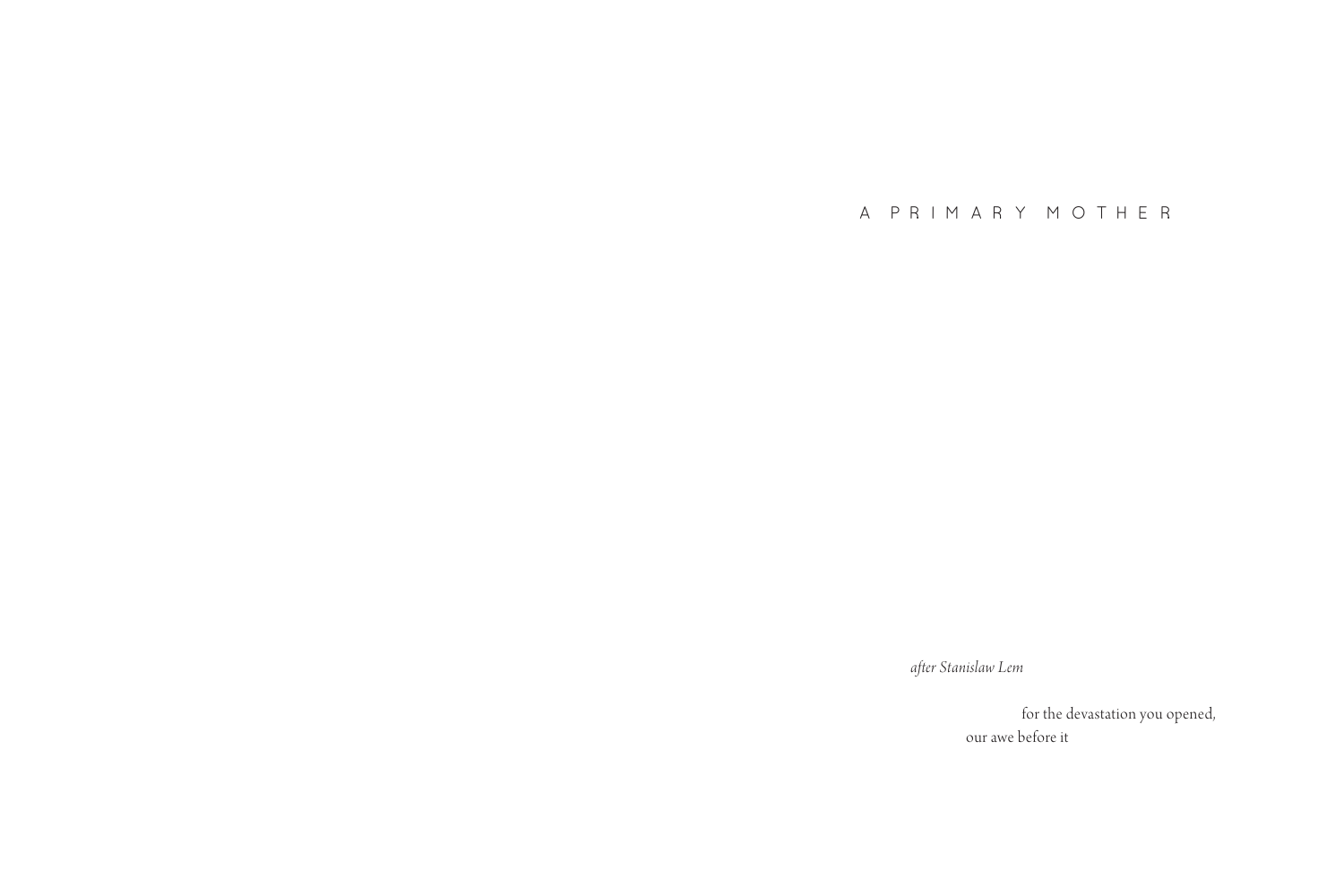#### THE MEANEST LIGHT DEFENDS YOU

Around the Arctic is an imagined circle, and its resolve depends on our shared imagining. We keep it knit there in a version of stasis with our most basic comprehension: our having to triangulate with harsh extremities from vast distances.

That circle might now be shrinking or vast quantities of it set loose to fail. Sunblindedness is no longer an epiphenomenon, an attendant attitude of danger buried under mounds of quiet. As a roving brilliance, those caught in it truly reckon how the meanest light defends you. Crackling is a great disturbance, but the surface of the sea quietly absorbs even the deepest, most damaging frequencies.

If brightness is a quantity while oceans writhe and heave around it, if the lifeforms that manipulated and characterized the wintry impossible we imagined are true, then we must resolve ourselves to differences, to hazard alongside insight at this—the cold navel of the world.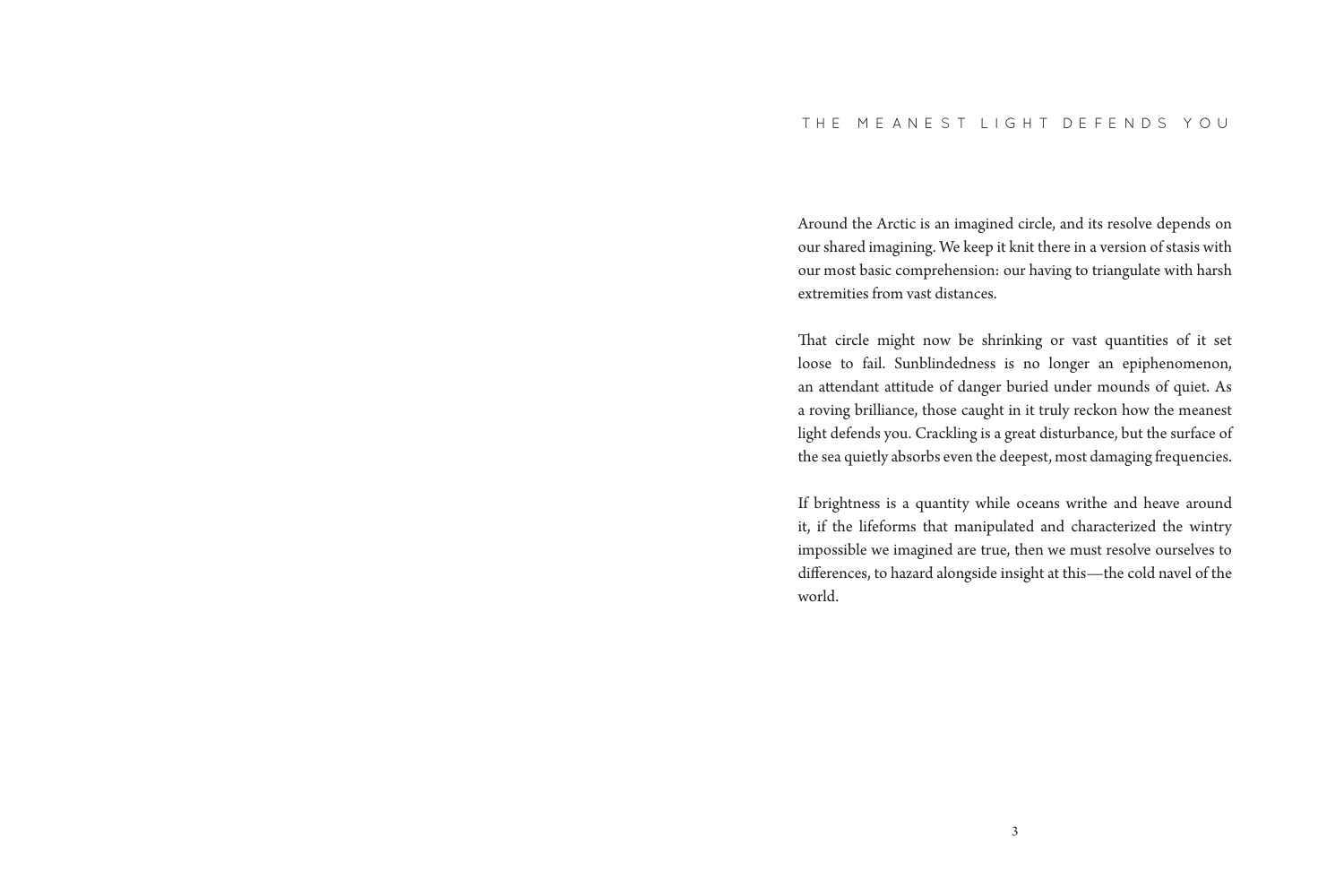#### IF THERES A UNITY IN SENTIMENT

It hasn't been uncovered. To remember something long afterwards without blood ringing in the ears is a small step forwards in the long stream of being. It is beautiful to remember pastels after sunsets, to savor an imagined snowcone when the red lip is all remaining. It is beautiful to love the sound that fails to echo down the hallway when you depress the word for light. If there's a unity in sentiment in language after you dove into the sun, if there's a place on the page to be discovered that can replace body heat or human voices unmarred by space, then it is the most beautiful space, the most beautiful sentence.

Inquiring into replacements for LED lights, of the possible electronic emanations in a freeze, of remaining evanescent without excitement, of broadcasting some haze—these are the semantic blueprints we should build by, the prints in the sand towards various crystal palaces by "sea." The ancient starfish understands this quest, the sea dragon is of a kind. This is the fifth day of February and it is one thousand eighteen degrees outside.

The phenomenon appeared again as a metaphor for dew. The effort exerted to coalesce was found to clear toxins from our blood. We struggle to recognize how these aberrations are in fact larger consistencies in a system we cannot fathom. Such dynamic capacity is at base to us a non-entity, a silence in our understanding we now seek to set aright.

The timetables suggest another minimum, and we turn to the solar system's adrenal storms for any suggestions of a stable core or what our currency might turn into next. Foreign researchers on hand struggle to decipher any synaptic message that would be on par with measurable progress towards an integrated universe. As if silence were ever a simple response. The marginal differences between one magnetic delivery and another require variables of unknowable quantities. The matter is distinctly beside us.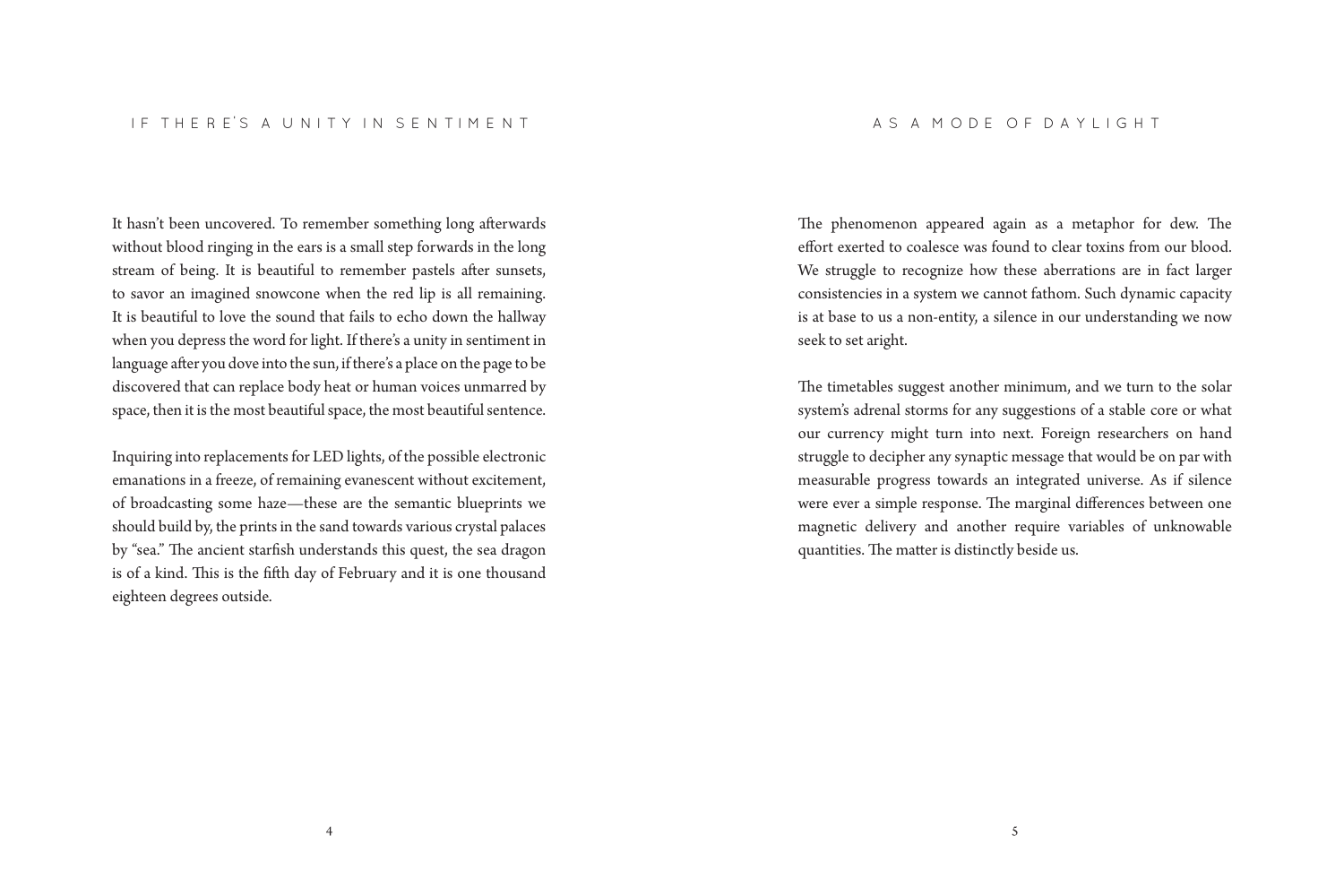An economical manner of saying our animal resilience keeps pace with technology in how our understanding goes hurriedly from here to over there. Determined to overlap with obsolete wires or vatic birdsong, these instruments rely on more than our standing inadvertently on the corner, attentive. Educational ministries mandate how we can alter weather patterns by holding our breath in the bathtub. All of which conforms to suggest that how you make some efforts seem effortless belies the utilitarianism of shine, or keeping pace.

## AN ARRAY BECOMES AN ORGANIZATIONAL METHOD

That we circulate becomes elemental profusion, which we indicate meticulously along a 3-dimensional grid. I move, enamored with a haphazard sense of longing. We dismantle gently. It is a profoundly necessary task.

It grows more difficult to track the space between a transmission and its objects, many of which we capture only via rotation, like a suggested threat. This is filmed—a durational container. The sequence captures both what we are seeing and have ever seen, but backwards into a non-periodized span. A gradual violence takes shape, here in the space we renamed twilight. Its halo hangs over the single ocean, radius a triumphant index of all the walls we've left to climb.

The study proves inconclusive. Our samples suggest a recurring discrepancy, meaning we have to trick the light.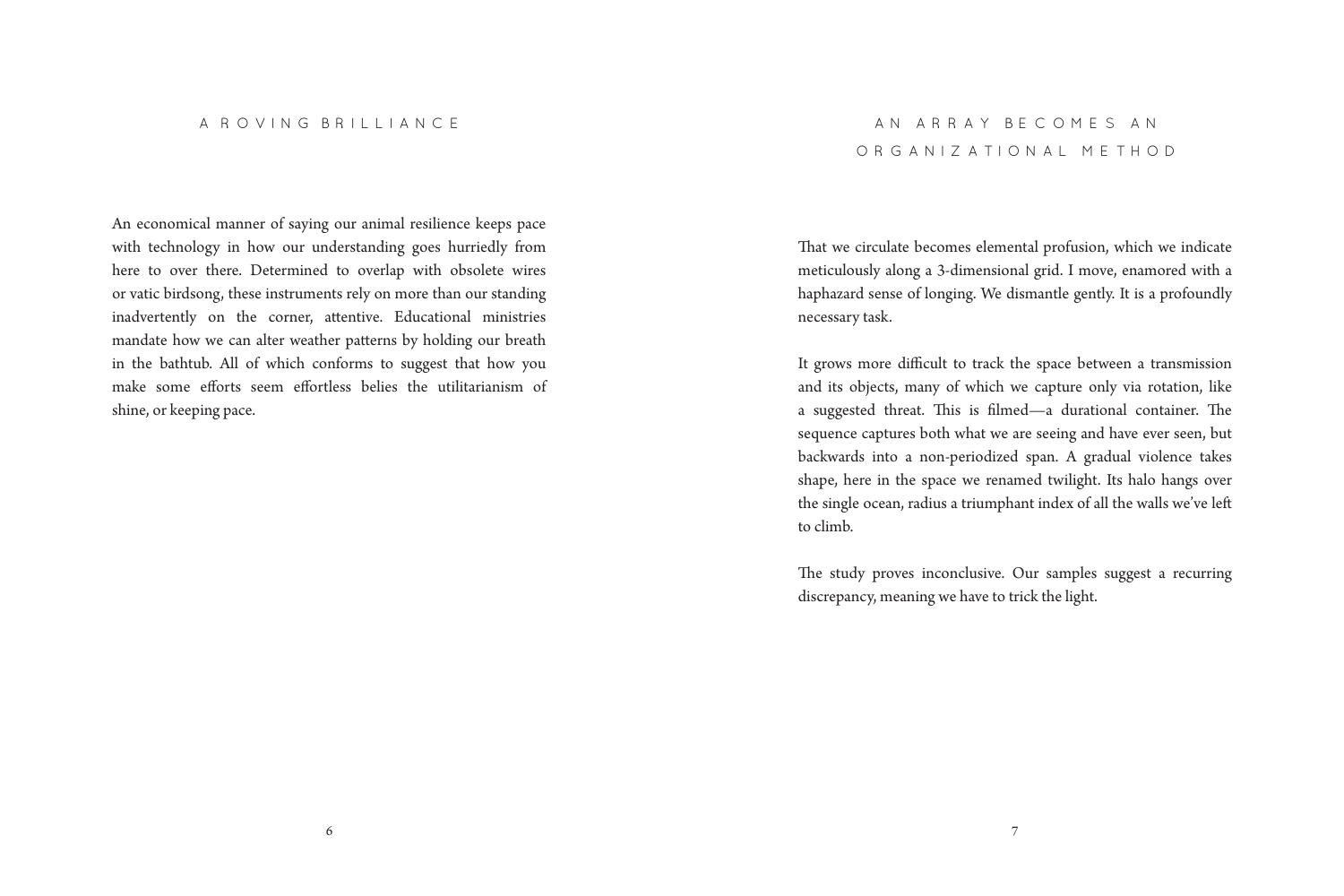## THE DISTANT SUN IS NOT SO DISTANT AT ALL

It may be more interesting from our point of view to observe the enigma as it appears in fully developed stop-motion photography. How does light arrive? Those fleeting satellites overhead are no matter, the last trails the garter snake left in the grass portend only the patient gap between blindness or solitude (alert to whose suffering). Being alive has again made something new, something that may not be true of justice but is a basic commonplace in evolutionary theory. To forebear is one attitude, rising in an infinite return another.

# WHEN THE TERRAIN IS A BODY OF WATER

This romanticism is a voracious shape between all things in motion, reminding us to stare upwards into the negative space that once housed the brightest phrase. From such a vantage point, the earth's axis intermittently debuts across uneven shores. It reminds us to hurry, to make way across the sliding plateaus whose multi-cresting cascade of waves signal the onslaught of an unknown delivery.

Tell me again: how is it that summer stands now for the place where the body becomes a reservoir, a still placid, a home. That yours was so distantly and fragile, too. And how I ached to move towards.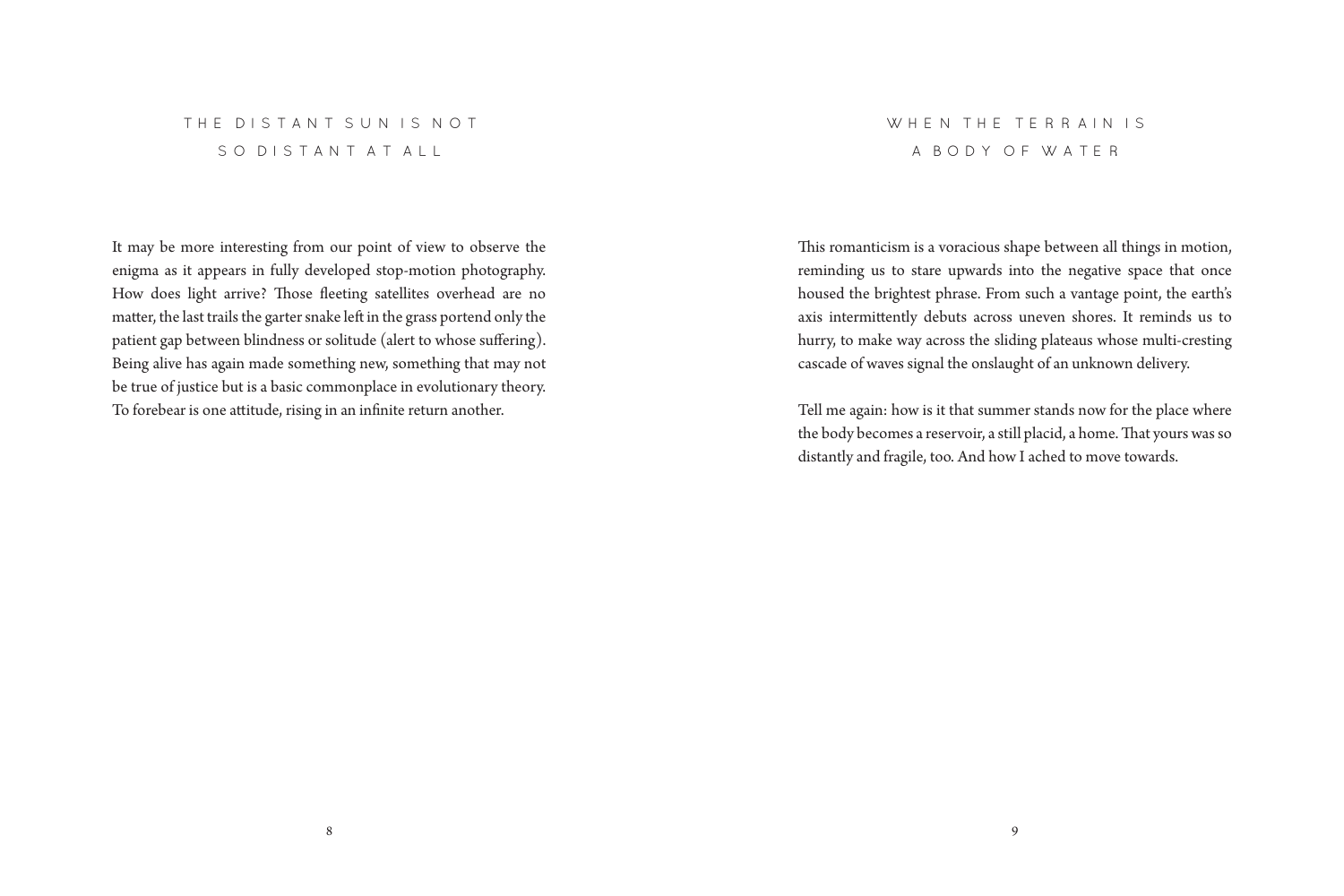*the place inside, bright thing star a common citizen in such tense array insight—the things we read that aren't addressed to us at all*

# A DEVASTATION OF UNKNOWN MAGNITUDE

To the small star inside, we set up a makeshift rotation that gives us each a momentary relief. Watching is a rudimentary course of action, and we detail each thought as it appears. This is a gentle activity, despite the aggressiveness of the surround. A thought is the beginning of an opening, and we work diligently to trace its aperture, the outline of its extent. When he tells us he simply doesn't know and is unable to track any origins, we recognize the rotation has failed. The small star inside is an obvious integer, but to this he has become blind.

Our job is simple but can lead to a devastation of unknown magnitude. The inconclusiveness of feelings that arise moves with a heat and dynamism analogous to the surface of the sun. In the end, our documents amount to the need for a primary mother. One member of our party becomes obsolete.